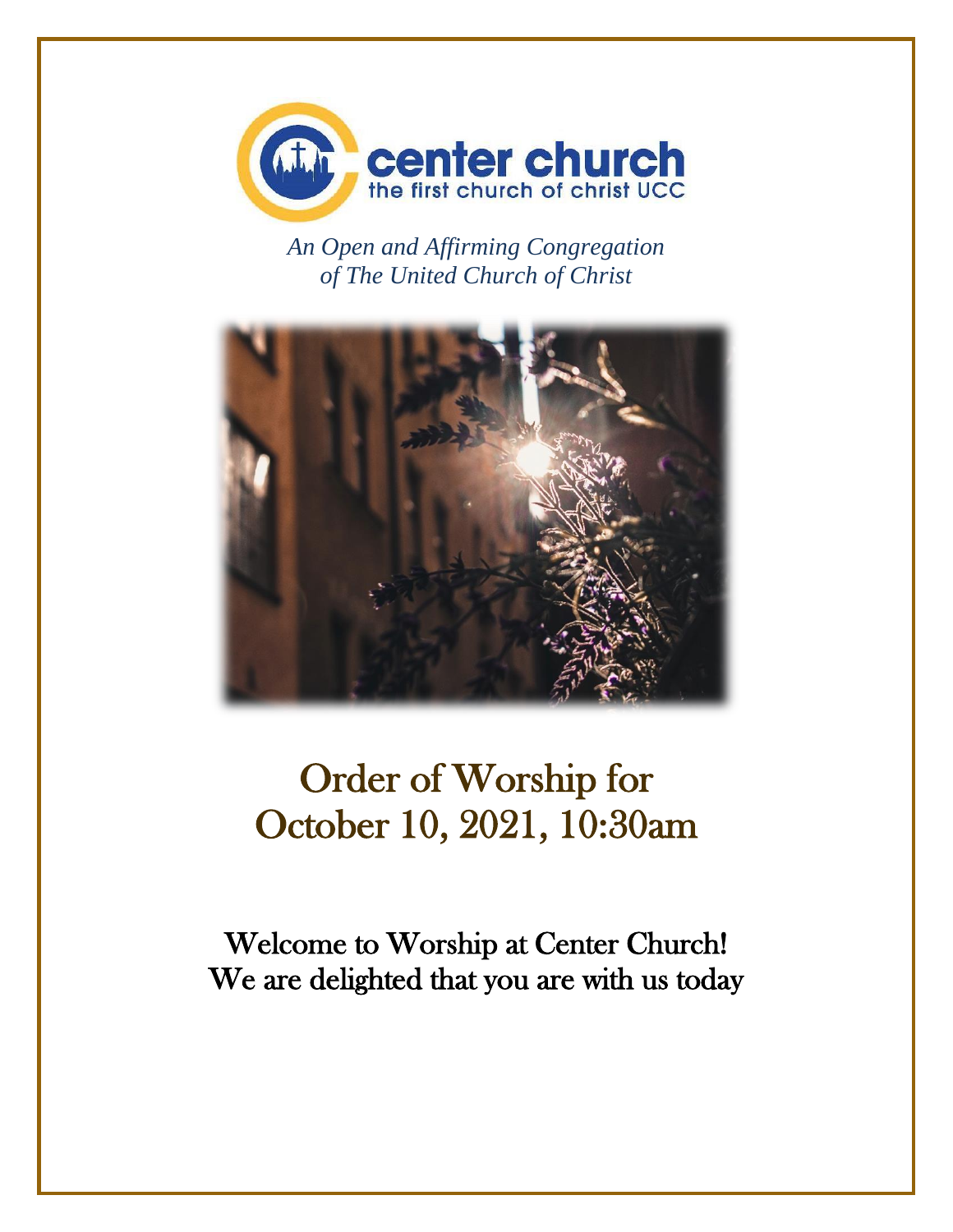# **PRELUDE/GATHERING MUSIC:** "Babylon"*D. McLean*

*Dan Theriault, prerecorded Guitar and Vocals*

# **WELCOME to Center Church!** *Rev. Joseph Bradley*

# **CALL TO WORSHIP**

Leader: *God is our Creator, the one who forms us and fashions our lives.* **People:** *Let us sing the greatness of God* Leader: *God is our Redeemer, the one who forgives us and sets us free.* **People:** *Let us sing the greatness of God* Leader: *God is our Sustainer, the one who encourages us and equips us to bless the world.* **People:** *Let us sing the greatness of God* **All:** *Come, let us worship together!*

# **INVOCATION**

God, caring and compassionate, ever present within us and around us. During this time of worship make us woke and aware of your loving, forgiving nature which is the precursor for our own capacity to love and be loved, to forgive and be forgiven, both ourselves and our neighbors for ever and ever. Amen

# **OPENING SONG:** "Lord I Lift Your Name On High"

Lord I lift Your name on high

Lord I love to sing Your praises I'm so glad You're in my life I'm so glad You came to save us

You came from heaven to earth to show the way From the earth to the cross, my debt to pay From the cross to the grave, from the grave to the sky Lord I lift Your name on high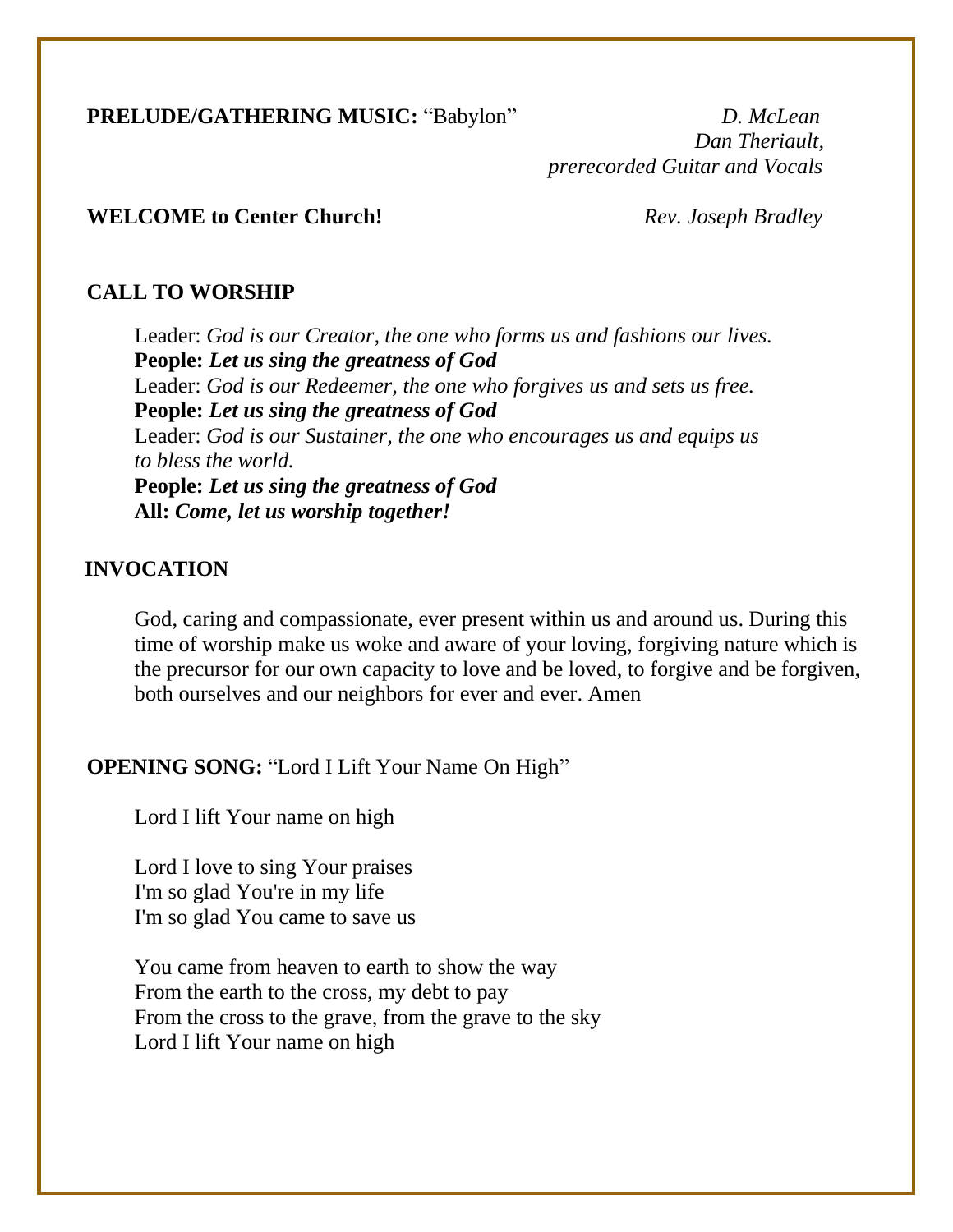# **ANNOUNCEMENTS**

#### **PASSING OF THE PEACE**

If attending in person, we encourage you to greet each other with little to no physical contact, e.g., verbally or by waving

### **SCRIPTURE:** MARK 10:17-31 (NRSV)

As he was setting out on a journey, a man ran up and knelt before him, and asked him, "Good Teacher, what must I do to inherit eternal life?" Jesus said to him, "Why do you call me good? No one is good but God alone. You know the commandments: 'You shall not murder; You shall not commit adultery; You shall not steal; You shall not bear false witness; You shall not defraud; Honor your father and mother.'" He said to him, "Teacher, I have kept all these since my youth." Jesus, looking at him, loved him and said, "You lack one thing; go, sell what you own, and give the money to the poor, and you will have treasure in heaven; then come, follow me." When he heard this, he was shocked and went away grieving, for he had many possessions.

Then Jesus looked around and said to his disciples, "How hard it will be for those who have wealth to enter the kingdom of God!" And the disciples were perplexed at these words. But Jesus said to them again, "Children, how hard it is to enter the kingdom of God! It is easier for a camel to go through the eye of a needle than for someone who is rich to enter the kingdom of God." They were greatly astounded and said to one another, "Then who can be saved?" Jesus looked at them and said, "For mortals it is impossible, but not for God; for God all things are possible."

Peter began to say to him, "Look, we have left everything and followed you." Jesus said, "Truly I tell you, there is no one who has left house or brothers or sisters or mother or father or children or fields, for my sake and for the sake of the good news, who will not receive a hundredfold now in this age - houses, brothers and sisters, mothers and children, and fields, with persecutions - and in the age to come eternal life. But many who are first will be last, and the last will be first.

**SERMON:** "Reflection: The Possible Impossible" *Rev. Joseph Bradley*

**SONG:** "Give Thanks" *D. Moen*

Give thanks with a grateful heart Give thanks to the Holy One Give thanks because He's given Jesus Christ, His Son

And now let the weak say, "I am strong" Let the poor say, "I am rich Because of what the Lord has done for us"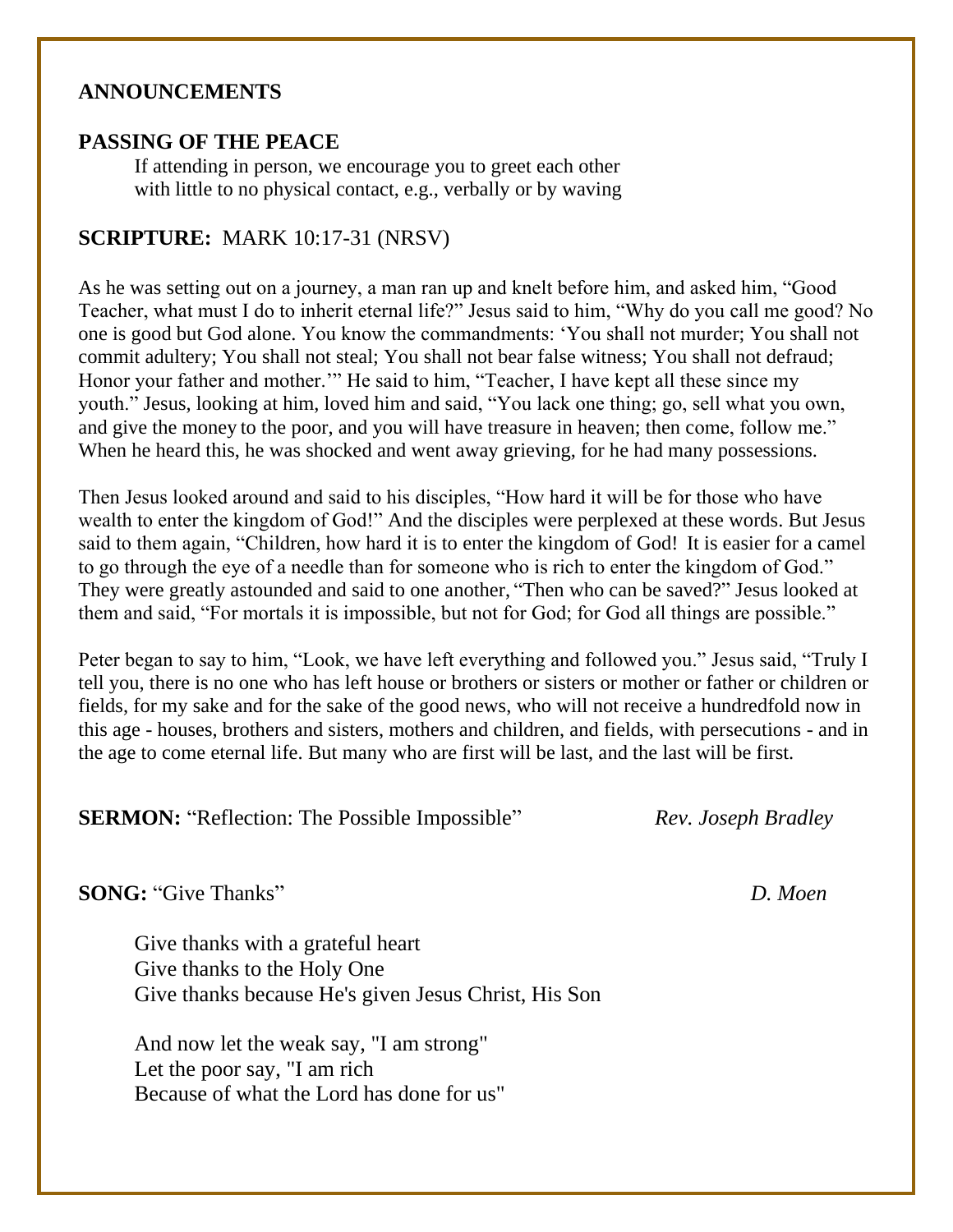### **THE PRAYERS OF THE PEOPLE**

#### **PASTORAL PRAYER**

# **THE LORD'S PRAYER (DEBTS)**

**CLOSING SONG**: "Shine Jesus Shine" *G. Kendrick*

#### **Verse 1:**

Lord, the light of your love is shining In the midst of the darkness, shining Jesus, Light of the world, shine upon us Set us free by the truth you now bring us Shine on me, shine on me

#### **Chorus:**

Shine, Jesus, shine Fill this land with the Father's glory Blaze, Spirit, blaze Set our hearts on fire Flow, river, flow Flood the nations with grace and mercy Send forth your word Lord, and let there be light

#### **BENEDICTION**

**SUNG POSTLUDE** "Shine, Jesus Shine" *G. Kendrick*

Shine, Jesus, shine Fill this land with the Father's glory Blaze, Spirit, blaze Set our hearts on fire Flow, river, flow Flood the nations with grace and mercy Send forth your word Lord, and let there be light

#### **Verse 2:**

Lord, I come to your awesome presence From the shadows into your radiance By the blood I may enter your brightness Search me, try me, consume all my darkness Shine on me, shine on me (to Chorus)

#### **Verse 3:**

As we gaze on your kingly brightness So our faces display your likeness Ever changing from glory to glory Mirrored here may our lives tell your story Shine on me, shine on me (to Chorus)

*Our thanks to everyone who created today's service. Go in peace!*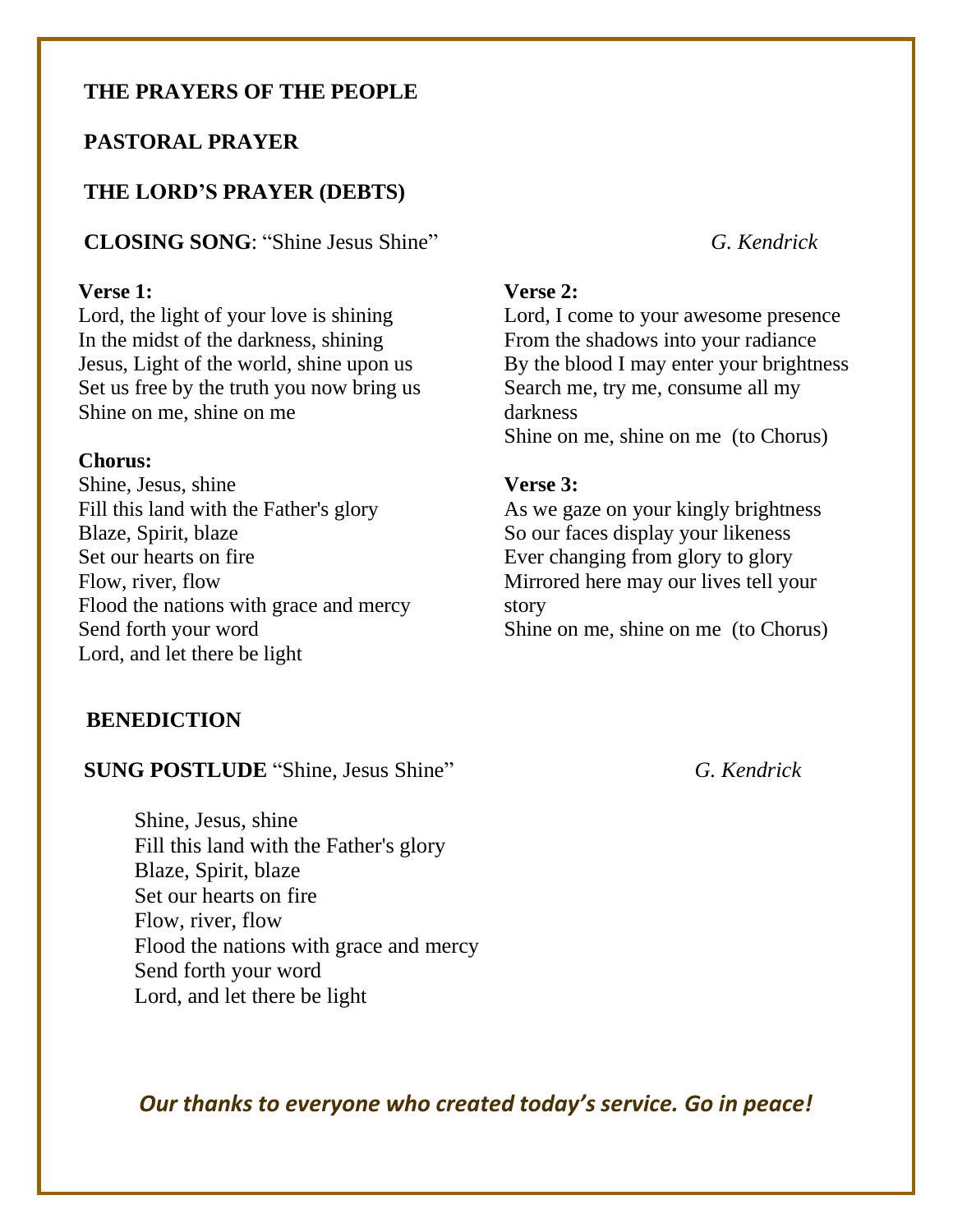# Center Church News & Announcements

Subscribe to our E-News newsletter for up-to-date news and happenings at Center Church[:https://centerchurchhartford.org/](https://centerchurchhartford.org/) <https://lp.constantcontactpages.com/su/OzymYij/CenterChurch>

And, don't forget to follow us on FB!

**[FACEBOOK](https://www.facebook.com/centerchurchhartford/)** 

# THE FIRST CHURCH OF CHRIST IN HARTFORD

A member of the United Church of Christ (UCC) CENTER CHURCH, 60 Gold Street, Hartford, CT 06103 Office Hours: Tuesday thru Friday, 9:30am to 3:30pm Library Hours by Appointment P 860.249.5631 F 860.246.3915 www.centerchurchhartford.org

Minister Emeritus: The Reverend J. Alan McLean Director of Music/Organist: Robert F. Gilbert (ext. 204) Coordinator for Justice & Faith Formation Ministries: Dr. Eric Hearst (ext 209) Church Office Manager: Emily McKenna (ext. 200) Bookkeeper: Brenda Russell (ext. 201) Sextons: Thomas St. Amant and Ileia Belton Sunday Meals Program Coordinator: Carrie Howe (ext 205) Nursery Care: Tina Franklin Hymns and Service Music reprinted under OneLicense.net # A-708141